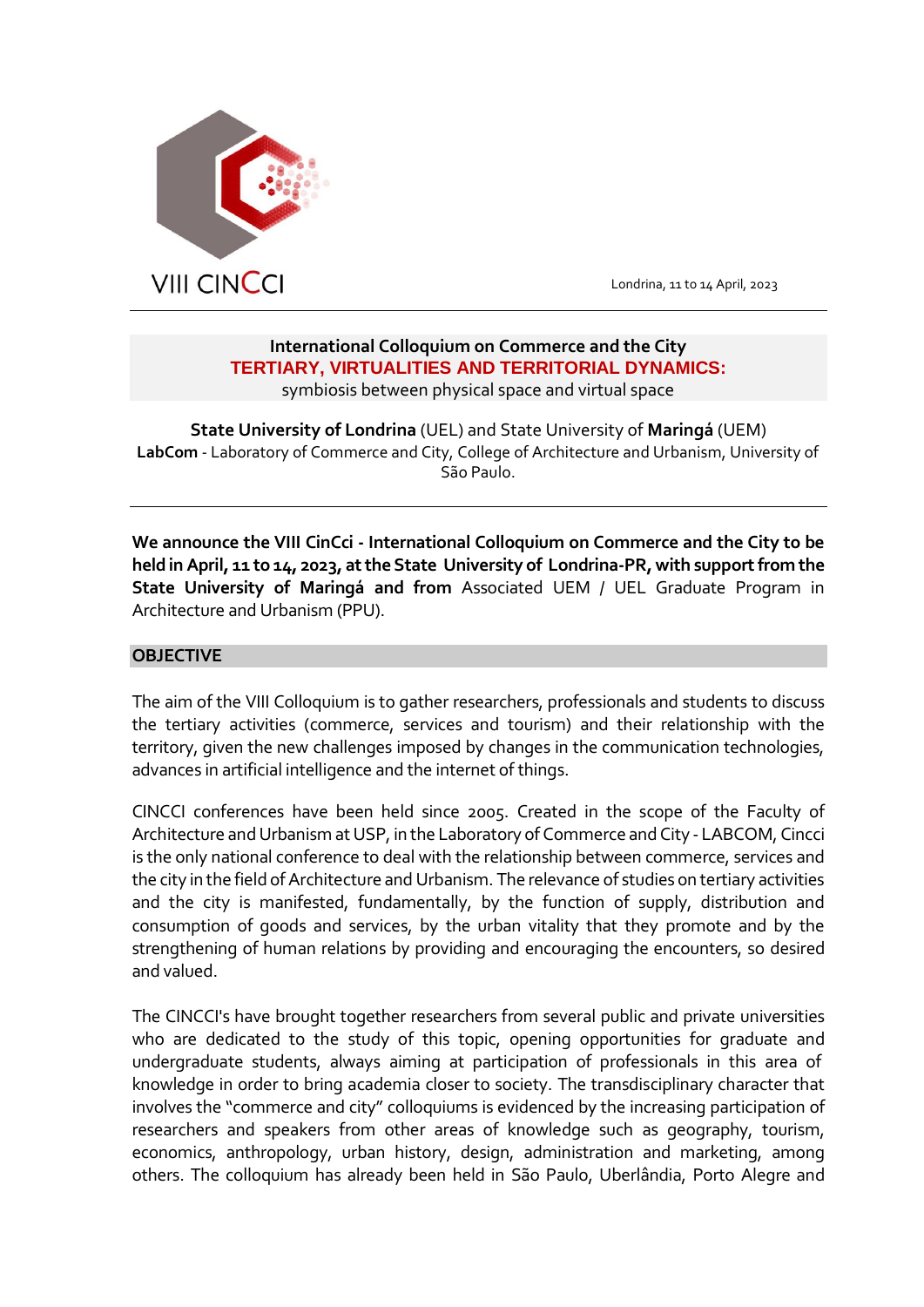virtually from Fortaleza, and has received support from institutions such as FAPESP, CNPQ, CAPES, SEBRAE, from the host universities of the conference and from the other universities of origin of the organizing committee.

The proceedings of previous colloquiums and the e-book *'Tertiary, architecture and the city in the digital age: permanence and transformation'* are available for free access on the LABCOM website: [www.labcom.fau.usp.br,](http://www.labcom.fau.usp.br/) and also on the website: [www.comercioecidade.com.](http://www.comercioecidade.com/)

### **MAIN TOPICS**

# **TERTIARY, VIRTUALITIES AND TERRITORIAL DYNAMICS:**

symbiosis between physical space and virtual space

Consumption practices of tangible and intangible goods and services are in the scope of tertiary activities, whose primacy, in the current stage of capitalism, has challenged the understanding of the various socio-spatial transformations that have been taking place, with territorial impacts yet to be absorbed and unveiled. The very fragments of the city and its image have become highly valued goods, boosted by advances in the field of digital technologies and innovations in commerce and services, including tourism. The advent of virtuality brings new contours and challenges to the dialectical relationship between consumption and the city in the 21st century. The virtual is not opposed to the real, but deals with a detachment from the "here and now" providing new speeds and a different relationship with time and space. Encounters and exchanges are no longer essentially physical and face-to-face, but also virtual, generating new possibilities for social relationships. These facts impose multiple perspectives and empirical, theoretical and interpretive contributions to old and new issues in the field of Urban and Regional Planning, Architecture and Urbanism, Design and related areas.

In this context, we invite the academic community to discuss this theme by submitting works to advance the discussion of the tertiary (commerce, services and tourism) and its strategies where the digital and the virtual compete for space and coexist with the real, transforming "the structure, process, function and form" of/in space, resulting in different multiscale territorial dynamics.

#### **Topics of interest include: (but are not limited to)**

**1. SOCIAL, CULTURAL, ARTISTIC AND VIRTUAL ASPECTS OF THE TERTIARY:** culture and consumption, exchange, material culture; consumer, consumption and consumerism; urban art and heritage consumption, consumption and entertainment, ethics and citizenship.

**2.TERTIARY, PLANNING, INTERVENTION AND URBAN MANAGEMENT:** urban policies, management and planning; commercial urbanism; requalification policies, urban resilience, real estate market; networks and flows, urban dynamics; 24-hour cities, centers and centralities, creative cities, spatial analysis of the tertiary, urban and configurational models, geomarketing, locational theories, commerce and informal services (ambulant); intersection between the tertiary and other socio-spatial dynamics.

**3. ARCHITECTURE AND SUPPLY AND CONSUMPTION SPACES**: retail spaces and urban insertion; architectural typologies of commerce and services: public markets, department stores, commercial galleries; franchises; shopping malls, outlets, flagship stores; Shops; pop centers,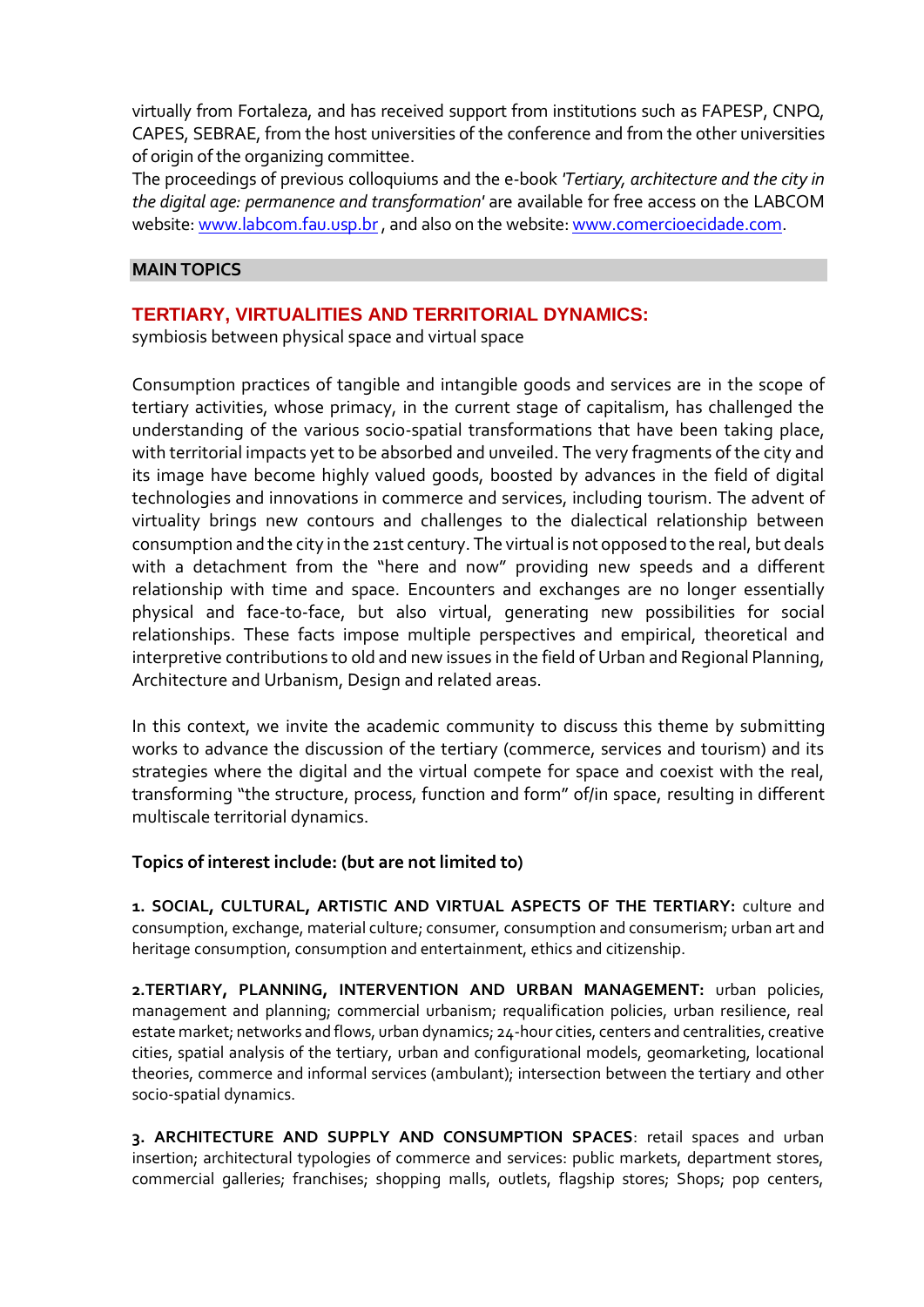"*camelódromos"*, business centers, co-working spaces, multipurpose/multifunctional complexes, recreation and leisure centers; museums; exhibition and event centers, hotels, resorts, among others.

**4. CITY, ARCHITECTURE AND DESIGN AS SIGNS OF CONSUMPTION:** city marketing, urban landscape and outdoor media; urban communication, branding, showroom; promotional architecture at trade fairs and exhibitions; pop-up stores, showcases, visual merchandising; web pages; advertising, digital marketing.

**5. TOURISM, PRODUCTION AND CONSUMPTION OF THE PLACE:** tourism and urbanization; tourism and real estate market; consumption of places; tourism and urban centers; tourism and urban requalification; tourism and heritage; urban tourism; virtual tourism (including discussion of the impacts of the Covid-19 pandemic); mega-events; events and public space; tourism segmentation (shopping, business, cultural, etc.); tourism and architecture; thematic architecture; attractions, services and tourist infrastructure; hospitality, travel, tourism and leisure; experience tourism, community tourism.

**6. TERTIARY TERRITORIAL LOGISTICS:** urban and regional flows, food supply; distribution and storage centers; management centers; Black stores; Dark kitchens, cargo transport and distribution modes; port logistics; new urban hierarchies and new centralities; mobility and transport; product distribution, e-commerce, online services, app services and social media; automation and technology; smart cities.

### **PAPERS SUBMISSION**

Papers will be accepted in English, Portuguese and Spanish, according to the template available at [www.comercioecidade.com,](http://www.comercioecidade.com/) and must be submitted in full paper format, based on research projects, extension projects, theses, dissertations, and/or technical papers.

Papers should include: (1) abstract with a maximum of 150 words; (2) between 3 and 5 keywords; (3) introduction containing the identification of the problem to be investigated, objectives and methodology; (4) development of the work and main results; (5) references.

Papers should be sent to the e-mail labcom @usp.br, in a docx file with no more than 3MB, they may not exceed 30,000 characters (without spaces), and must be properly identified with the name (authorship), institution of origin, e-mail, indicating the chosen topic. When submitting the paper, the main author must fill out a Google Form, available on the colloquium's website (registrations tab), informing the authors' and institution's registration data.

Each paper should have a maximum of three authors. When there are more than three authors, the participation of each one in the project and/or in the elaboration of the text must be explained. Works with multiple authors (or groups) must have at least one of them registered for the Colloquium; the same author can be responsible for up to 2 (two) work presentations; in case the same group presents more than one work, the first author must always observe the minimum category 'Graduate Student'. Accepted papers will be published in the Proceedings, as long as they are registered.

#### **UNDERGRADUATE POSTERS**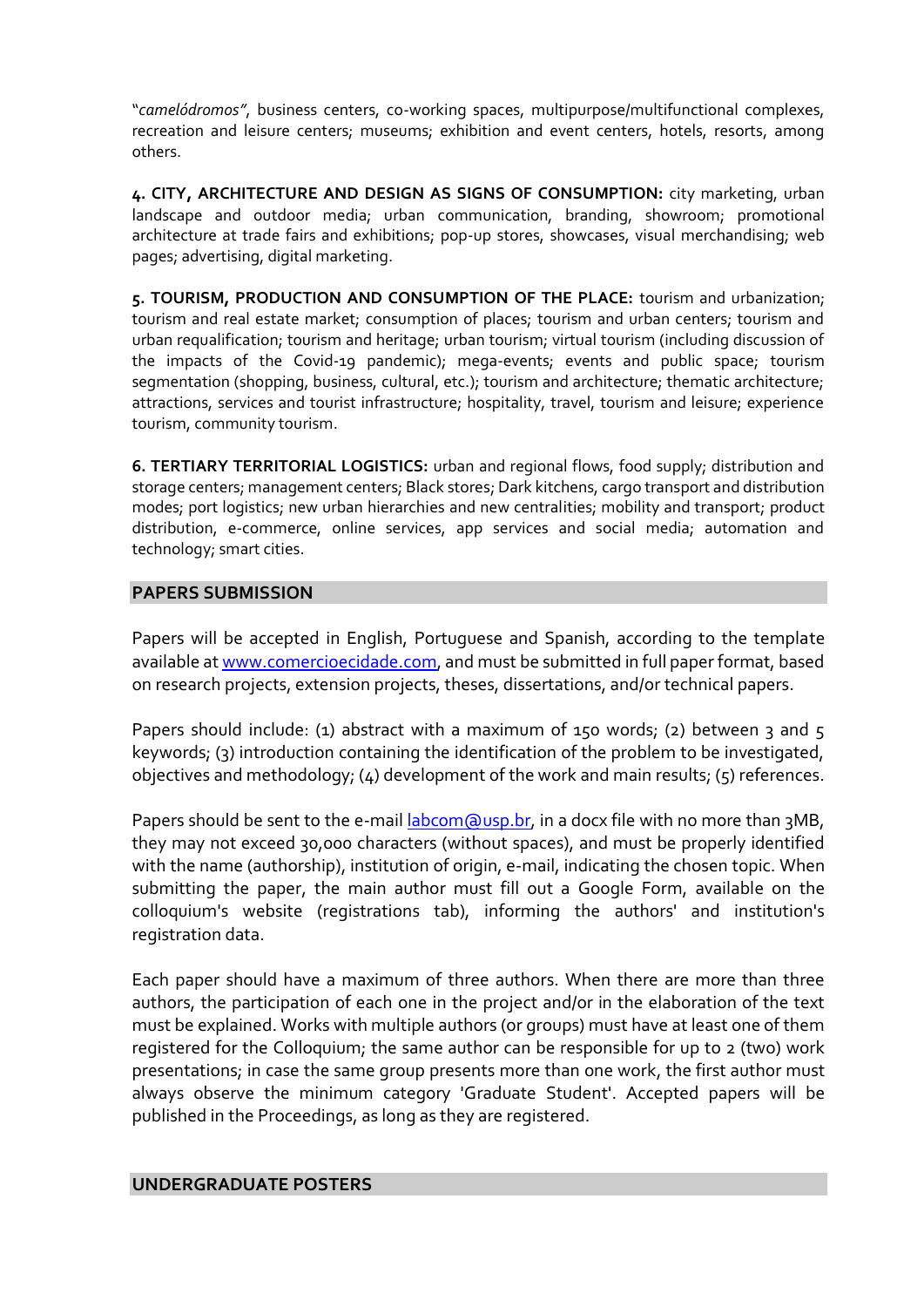The poster exhibition is a modality aimed at undergraduate students, to stimulate their production and encourage new researchers in the theme ofthe Colloquium. The works may originate from Scientific Initiation research, course work or Undergraduate Conclusion Work linked to the themes of the conference and registered together with the advisor professor.

Submissions will be based on an abstract to be sent to Prof. Clarice Maraschin, at [clarice.maraschin@ufrgs.br,](mailto:clarice.maraschin@ufrgs.br) according to the template available at [www.comercioecidade.com.](http://www.comercioecidade.com/)

The abstracts will be selected by the General Coordination; accepted abstracts will be published in the Proceedings, upon registration at the Colloquium. The deadline for sending abstracts, posters and registration is listed in the Colloquium schedule.

Participating undergraduate students must bring a printed poster (according to the poster template) on the first day of the conference to be included in the poster exhibition, and participate in moments of dialogue about the research/work carried out.

#### **VI PHOTO COMPETITION**

The VI Photo Competition is a cultural activity that takes place during the VIII CinCCi, with the theme: **THE PLACE OF EXCHANGE AND THE MARKET IMAGE**.

The competition aims to encourage a reflective look at the practices of exchange, commerce and consumption, through photographic images. It is aimed at all those lovers and interested in photography. Each participant can compete with up to 02 images, regardless of their registration in the Colloquium.

The images must be sent to Prof. Roberto de Almeida Bottura, in digital format (JPG) with a minimum resolution of 300 dpi, including a title of no more than 10 words, to the e-mail [roberto.bottura@uft.edu.br.](mailto:roberto.bottura@uft.edu.br)

The file must contain the name, address and profession of the author. Sending images implies acceptance of the conditions and regulations of the contest, available on the conference's website. The images will be displayed during the VIII CinCCi without author identification. The definition of the three best images will be made by the participants registered in the Colloquium. The three images that receive the highest total score, according to the regulations, will be the winners. Each author will receive a certificate of participation and the winners will receive award certificates.

### **AUCTION OF BOOKS**

Aiming at disseminating intellectual and artistic productions in the area and providing greater interaction between participants in addition to the exchange of ideas, the VIII CinCCi will hold the sixth edition of the "AUCTION OF BOOKS", which has always been successful.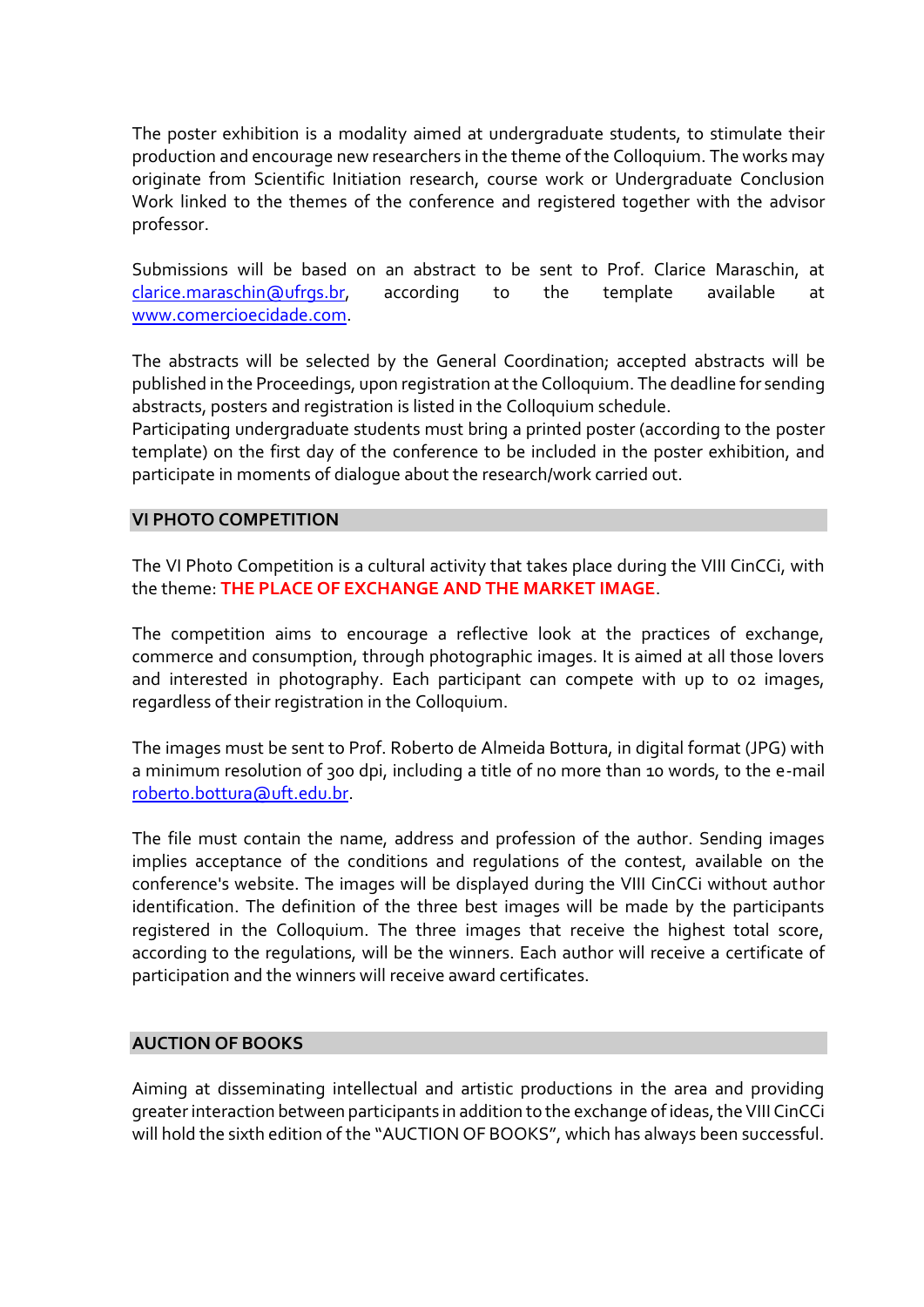Participants will be able to join the activity by donating to the General Coordination, during the Colloquium, books, CDs, theses, dissertations and other publications (old, out of print or recently published). This year the auction will also be able to receive products, photos, engravings, etc., authored by the participants. The Auction character is cultural, to disseminate and promote the consumption of experiences. The acquisition of products by participants will be carried out during the conference through bids (best offer), usually below their market value. The funds obtained from the auction will be used to cover expenses for the Colloquium. If you have questions, contact [cincci.2023@gmail.com.](mailto:cincci.2023@gmail.com)

# **TALKING TO THE AUTHORS**

For this activity, we invite all participants of the colloquium who have recently published books (from 2020 onwards) on the main theme, or topics of the Colloquium, to participate in this activity. We request interested authors to contact the Organizing Committee, at [cincci.2023@gmail.com,](mailto:cincci.2023@gmail.com) sending the data of their work. The General Coordination will organize a session called Talking to the Authors', respecting the focus of the conference, which will integrate the general program. The works may be sold on site, under the full responsibility of their respective authors.

# **PRELIMINARY PROGRAMMING**

• Will be released soon.

# **REGISTRATION**

• Will be released soon.

# **KEY DATES**

- September 15, 2022- deadline for submission of papers and poster abstracts.
- November 30, 2022 notification of acceptance for presentation and/or publication in the Proceedings; and the selected abstracts for poster exhibition.
- December 15, 2022- deadline for registration of articles and posters, ensuring their inclusion in the Proceedings and in the Program.
- January 30, 2022 deadline for submitting images for the Photo Competition and sending the e-mail with information for the book launch in the "Talking to the Authors" session.
- March 1, 2023 release of the official Program.
- April 11th to 14th, 2023 Holding of the VIII CinCCi, in Londrina PR.